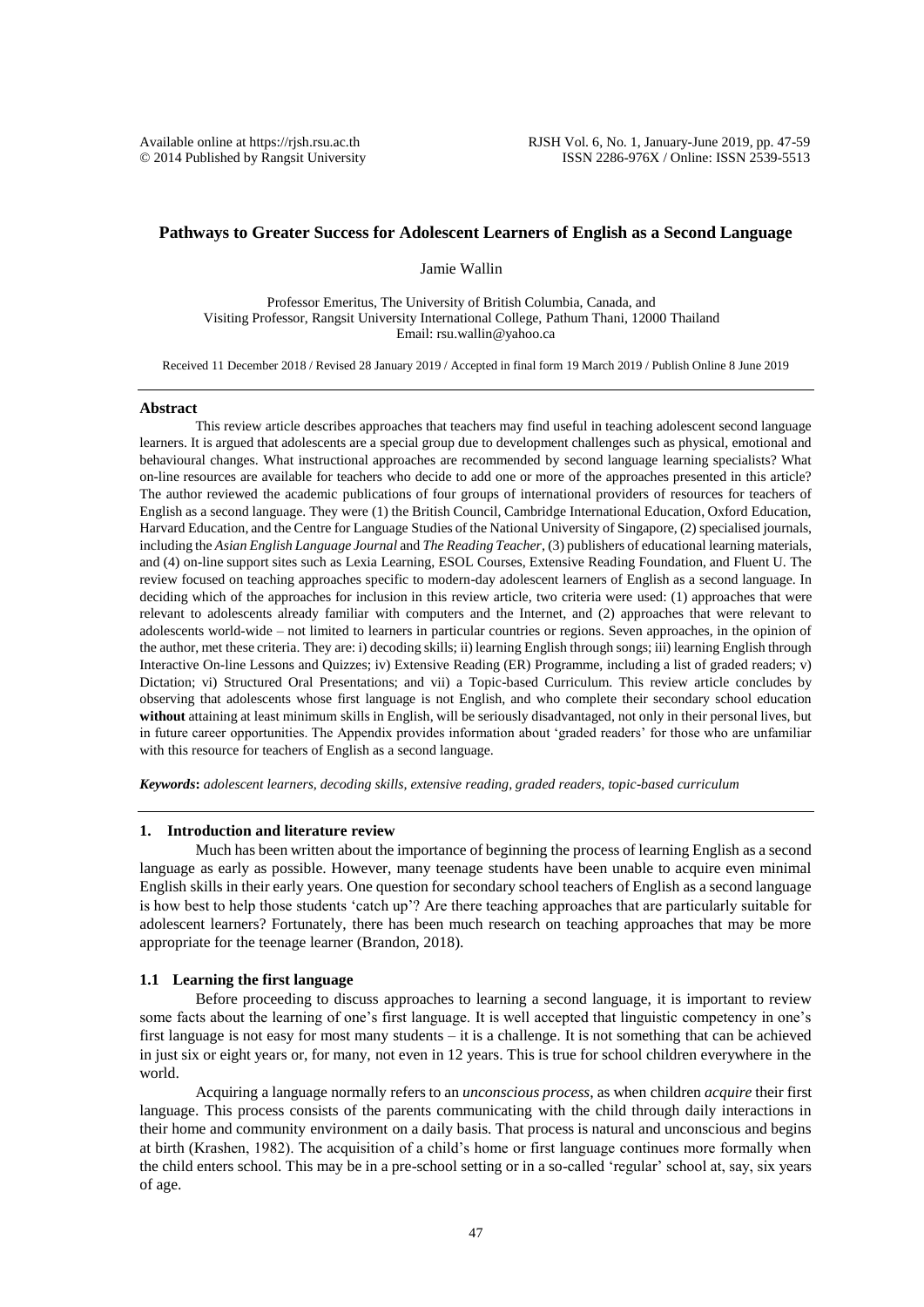It's important to remember that when Thai children, for example, are *learning* a second language such as English, they are also learning math, science, social studies, art, music, and physical education *in Thai language* (Wallin & Cheevakumjorn, 2018). In the case of Thailand, one recent piece of evidence suggests that developing academic proficiency in one's first language is difficult for many learners. Some 380,000 grade 12 students who sat for the 2016 O-Net (Ordinary National Education Test), only 53% passed their own Thai language exam (Mala, 2017).

Adolescent learners are expected to achieve a basic level of literacy in their own language, that is, learn to read and write that language. But, in addition, they are also expected to acquire basic skills and understandings in core academic subjects – mathematics, science, geography, literature and history. And, to do this successfully, they need a sufficient level of competence in their own language. These are normal expectations. However, by adding the requirement of acquiring skills in a second language at the same time, places an additional burden on adolescents.

## **1.2 Developmental Challenges**

In addition to the challenge of learning their first language, as well as a second language, adolescents are also facing personal developmental challenges. They are in an in-between stage between childhood and early adulthood. The many changes experienced by adolescents can be grouped into five major categories: physical, cognitive, emotional, social, and behavioural. Some key features of each of these are described in this section.

### **1.2.1 Physical development**

Adolescents experience a growth spurt, involving their bones and muscles. This begins in girls around the ages of 9-12 and in boys around the ages of 11-14 (Resource Center for Adolescent Pregnancy Prevention [ReCAPP], 2018). The physical changes of early adolescence often lead to:

- Being treated in a new way by those around them. They may no longer be seen as just children, but as sexual beings to be protected — or targeted. They face society's expectations for how young men and women "should" behave.
- New concern with physical appearance and body image**:** both adolescent boys and girls are known to spend hours concerned with their physical appearance. They want to "fit in" with their peers yet achieve their own unique style as well.

Many adolescents experience dissatisfaction with their changing bodies. Weight gain is a natural part of puberty, which can be distressing in a culture that glorifies being thin. In response, some adolescents begin to diet obsessively. About 20% of all females aged 12-18 engage in unhealthy dieting behaviours. Some of these adolescents develop eating disorders such as anorexia nervosa or bulimia (ReCAPP, 2018).

#### **1.2.2 Cognitive and Social Development**

There is a dramatic shift in thinking from concrete to abstract which gives adolescents a new mental tool which makes it possible for them to analyse situations logically in terms of cause and effect. This gives them the ability to think about the future, evaluate alternatives, and set personal goals. It is now possible for them to engage in introspection and mature decision-making. As a result, most developing adolescents will:

- become more independent
- take on increased responsibilities, such as babysitting, or part-time jobs
- shift their school focus from play-centered activities to school work
- begin to consider future careers and occupations
- look to peers and media for information and advice
- begin to develop a social conscience: becoming concerned about social issues such as pollution, climate change, and, even corruption
- begin to develop a sense of values and ethical behaviour: recognising the value of traits such as honesty, helpfulness, caring for others (ReCAPP, 2018).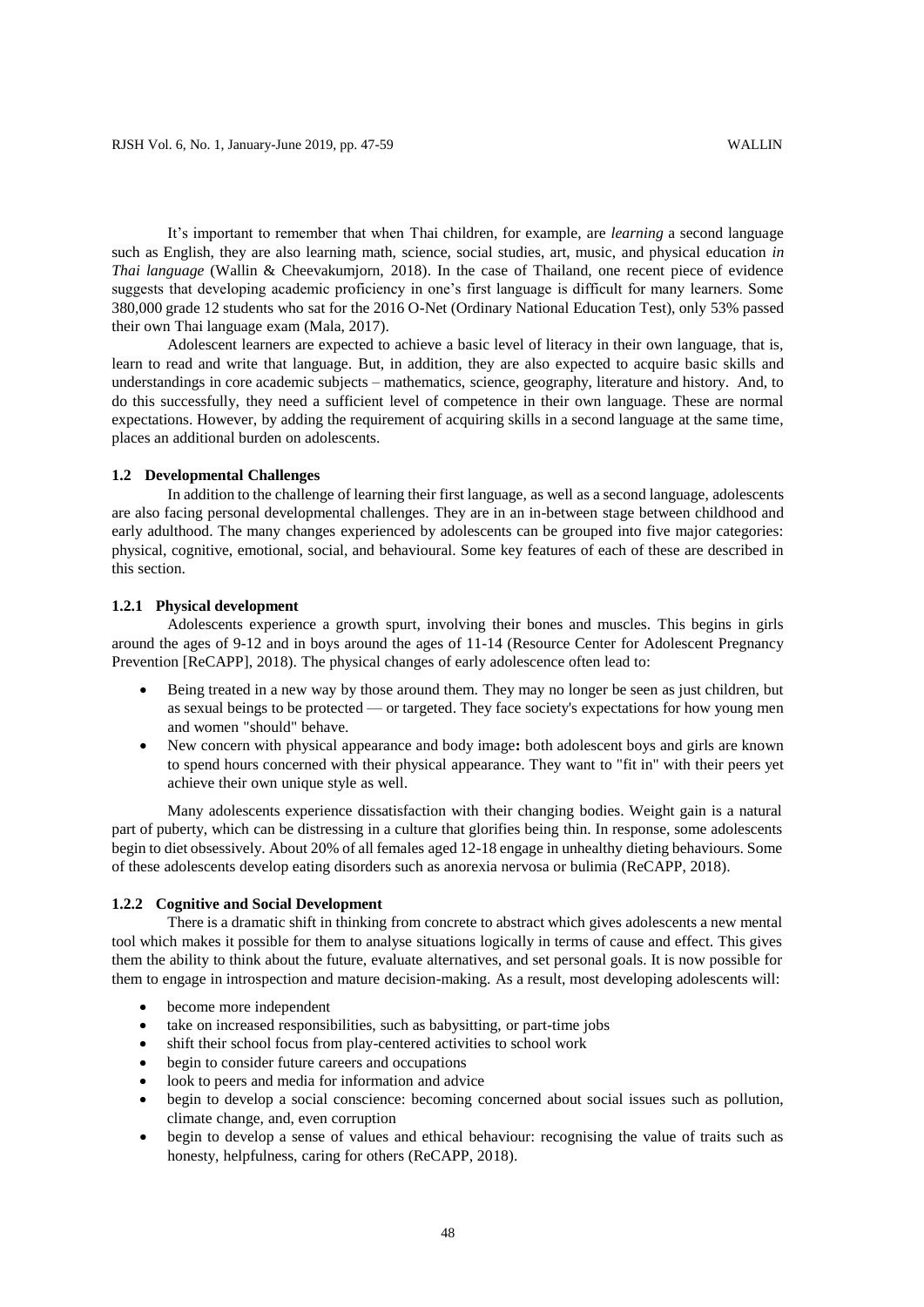#### **1.2.3 Emotional and Behavioural Development**

As adolescents begin to exercise their new reasoning skills, some of their behaviours may cause parents and other adults to be uncomfortable. However, it is normal for them to:

- Argue for the sake of arguing
- Jump to conclusions
- Be self-centred
- Constantly find fault in the adult's position
- Be overly dramatic (ReCAPP, 2018)

Santrock (2011) in drawing upon Erikson's life-span development theory, states that this stage in human development is a time of 'identity confusion'.

Prior to this stage, most elementary school children eagerly direct their energies toward mastering knowledge and intellectual skills. Santrock argues, though, it can be a time when some children develop a sense of 'inferiority, unproductiveness, and incompetence'. This carries over into the next developmental stage, adolescence. This stage is a time when they "try to find out who they are, what they are all about, and where they are going in life. They are confronted with many new roles and adult statuses (such as vocational and romantic) … If they do not adequately explore different roles and fail to carve out a positive future path, they can remain confused about their identity." (Santrock, 2011, p. 74).

### **1.3 Implications for Learning a Second Language**

Adolescents, as students, are under a lot of pressure. Yes, they are full-time students, and thus have a lot of time for learning, but, as second language learners, they have a double burden. Teenagers are expected to become literate in their own (national) language, proficient in basic core subjects, and, at the same time begin to learn a second language. For many adolescents these three expectations are a very large and sometimes daunting challenge. These are the expectations of *important others* such as parents and teachers, and, of course, the expectations of their community.

As discussed in the previous section, adolescent learners are at the same time also experiencing complex changes to their physical and endocrinal systems. Their bodies are changing, and their emotional response patterns are not stable (Santrock, 2011). The implication for teachers and for schools is that the task of teaching a second language to adolescents is more complex than teaching pre-adolescents. It calls for special approaches and the creation of special environments. Adolescent learners are a unique sub-group of second language learners because of the developmental changes they are experiencing. Their needs cannot be solved merely *by just doing things differently* from those which were used in the earlier years of their educational lives (Moore, Bean, Birdyshaw, & Rycik, 1999).

### **1.4 Adolescent Learners of English as a Second Language**

Haynes and Zacarian (2010) point out that the term, 'English language learners', refers to students who are learning a language including English. Learners who are not fully literate in their first language may take as many as five or more years before becoming relatively proficient in academic studies. It is important to note that literacy in one's first language is an important underpinning to becoming literate in a second language.

Krashen (1982) argued that learning a second language requires three central elements: a comfortable learning environment with a low level of anxiety, meaningful classroom tasks that engage students in practicing listening, speaking, reading, and writing in the new language, and, engaging in tasks that are 'just a bit beyond' the students' current ability level.

Second language adolescent learners in countries like Thailand will have had some exposure to English. Many will have heard English spoken by tourists and most likely will have seen English in print – billboards, labels on imported products, signs in major shopping complexes and in bus and train terminals (Brooke, 2017).

Teachers, in working with teens, need to help their students by giving them essential tools such as 'decoding' skills – skills in phonics and practice in pronunciation. Also, teachers need to have a deliberate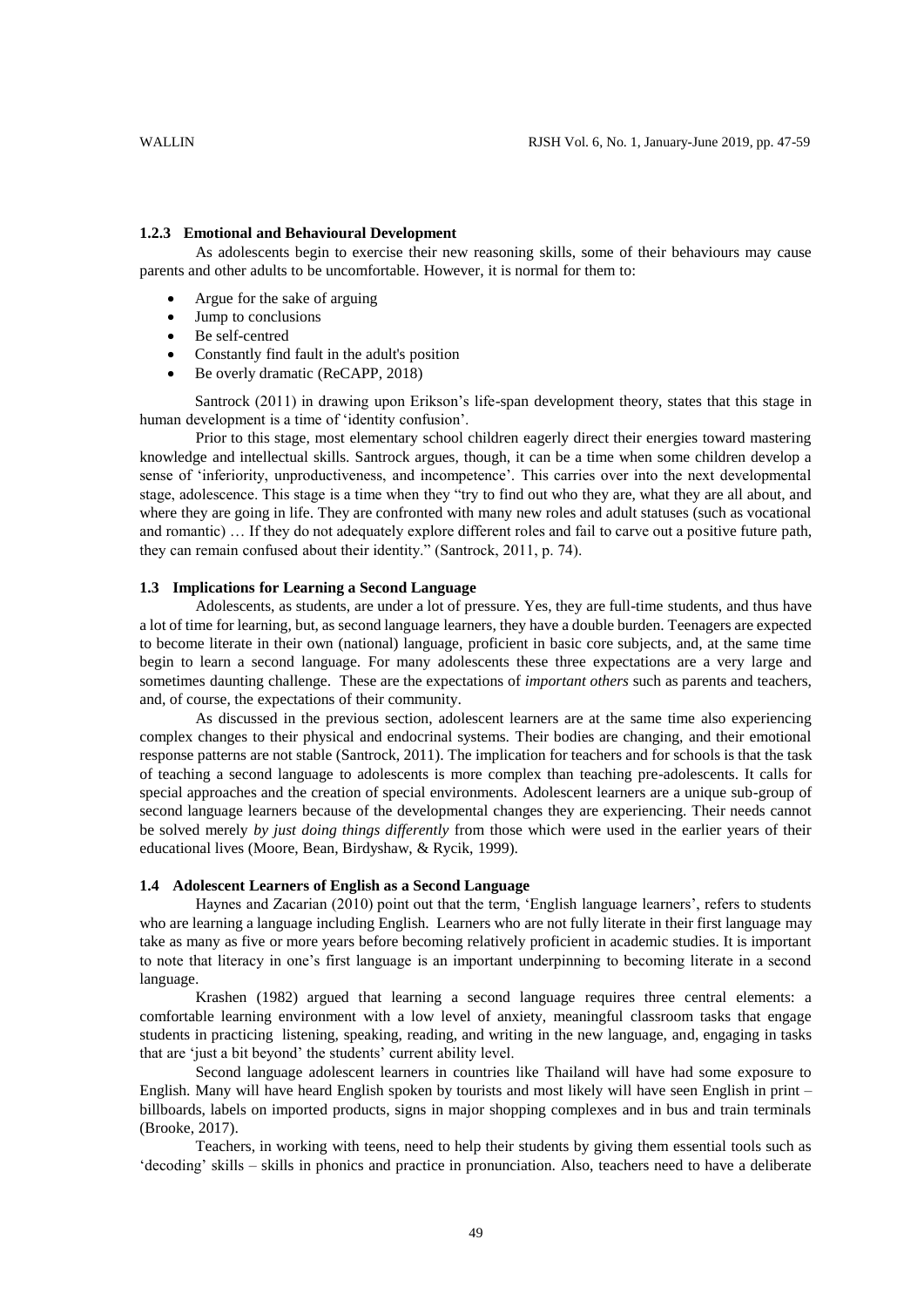plan for vocabulary development – not only for use in social interaction but more importantly for academic learning.

Academic language skill building requires an explicit focus on 'key terms, words, idioms, and phrases that are needed to learn and engage in the subject matter' not only in the language of instruction but in second language learning (Haynes & Zacarian, 2010).

#### **2. Criteria for Selecting the approaches for inclusion in this review article**

The author reviewed the publications of four groups of international providers of resources for teachers of English as a second language. They were (1) the British Council, the National Curriculum of the United Kingdom, Cambridge International Education, Oxford Education, Harvard Education, and the Centre for Language Studies of the National University of Singapore (CLS-NUS), (2) specialised journals, including the *Asian English Language Journal (AELJ), The Reading Teacher*, and the *Rangsit Journal of Educational Studies,* (3) international publishing houses including MacMillan, Oxford University Press, Pearson International Education and Cambridge University Press, and (4) on-line support sites: Lexia Learning, ESOL Courses, Extensive Reading Foundation (ERF), and Fluent U.

Articles and papers, which discussed teaching approaches specific to modern-day adolescent learners of English as a second language, were reviewed. Two criteria were used to decide which of the approaches would be included in this present review article: (1) approaches that acknowledged the fact that today's adolescents are already familiar with computers and the Internet, and (2) approaches that employed reading materials and learning activities that were international in scope, and, thus, more suitable for adolescents world-wide – not limited to learners in particular countries or regions.

Among the many approaches discussed by international providers of resources for teachers, seven, in the opinion of the author, have an appeal to adolescents in most countries of the world, and most of whom are already familiar with using the Internet for both personal and academic purposes. The list of approaches and primary sources are shown in the following table.

| No.          | Approach                             | <b>Source</b>                                          |
|--------------|--------------------------------------|--------------------------------------------------------|
|              | Decoding skills                      | National Curriculum of the UK; Cambridge International |
|              |                                      | Education                                              |
|              | Learning English through songs       | the British Council; FluentU; Lexia Learning           |
| 3            | Learning English through interactive | British Council; ESOL courses; FluentU                 |
|              | on-line lessons and quizzes          |                                                        |
| 4            | Extensive reading (ER)               | ERF; Harvard Education; MacMillan, Oxford University   |
|              |                                      | Press; Cambridge University Press                      |
| 5            | Dictation                            | <b>CLS-NUS</b> ; ESOL Courses                          |
| 6            | Structured oral presentations        | AELJ, British Council; the Reading Teacher             |
| $\mathbf{7}$ | Topic-based curriculum               | <b>British Council</b>                                 |

**Table 1** List of approaches Teaching English as a Second Language to Adolescent Learners

This review article describes each of the seven approaches, and provides information about free online resources which are available to teachers everywhere.

### **3. Strategies for teaching English as a second language to adolescents**

No attempt has been made to prioritise the order in which these seven approaches are presented. *One is not more important than another. Each approach is important in itself.* Depending on the amount of time available for each lesson, the frequency of lessons, and the interest level of their students, teachers are encouraged to try out one or more of the seven approaches.

The first approach to be described is one which equips adolescents to become familiar with the structure of English sounds and the visual representation of those sounds. Both are important for improving students' listening skills as well as students' ability to read English text materials.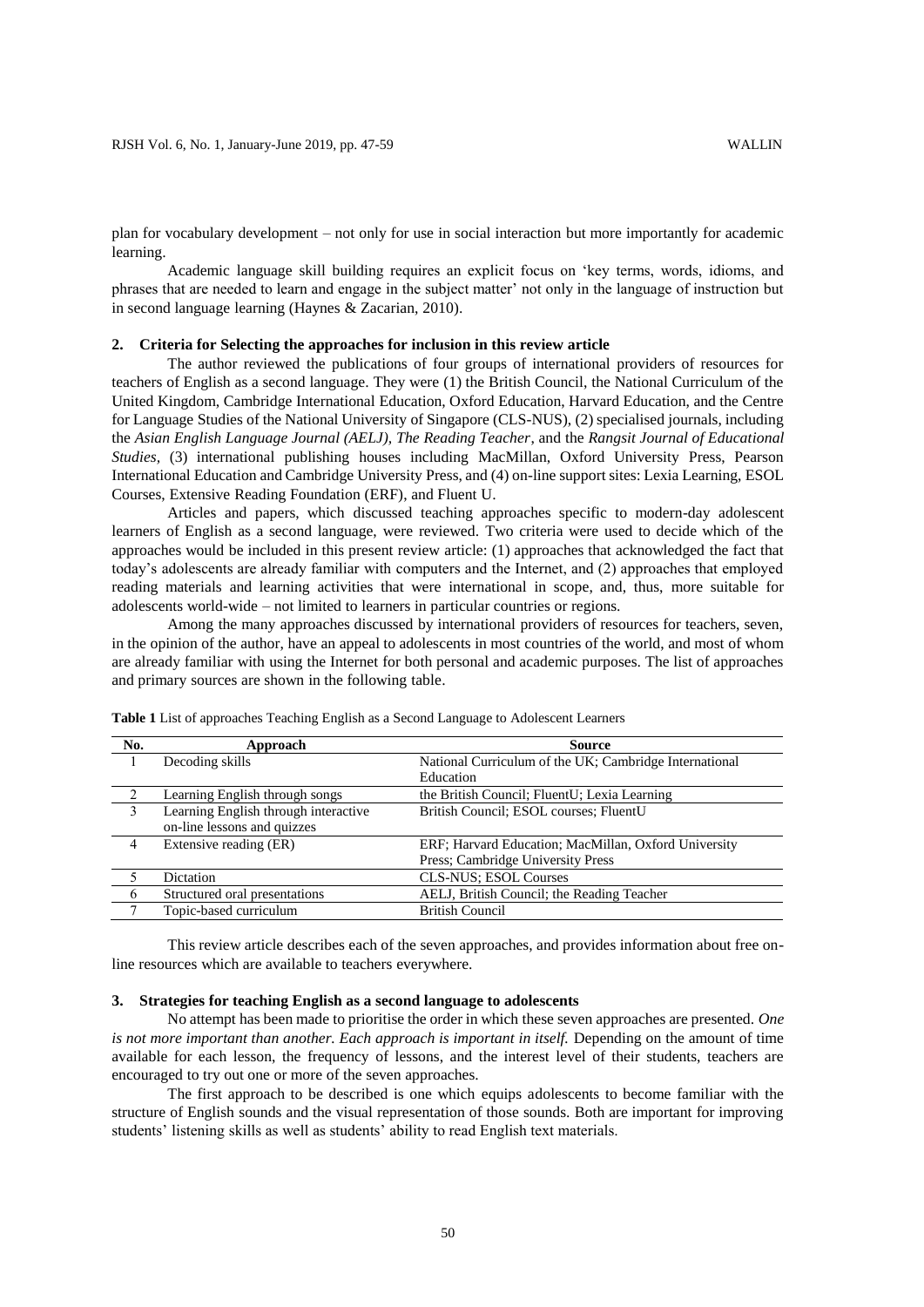## **3.1 Decoding skills**

Second-language learners of English should acquire at a very early stage those phonological skills that help them to decode the sounds of English. They also need frequent practice in associating the sounds of English with letters and combinations of letters, and, thus, make it possible to more easily *read* English text. Teachers of teenage learners should continue to provide opportunities whereby their decoding skills with continue to increase in order for them to comprehend more complex subject matter. The process by which students learn to associate letters and combination of letters *with the sounds of English* must be explicit and intensive. It must not be seen as a one-time process (Brooke, 2017).

One source for materials to assist teachers in helping their students improve their decoding skills is the National Curriculum of the United Kingdom (National Curriculum Assessment, 2016). The student materials are known as *Phonics Screening Check*, the first of which is known as 'Key Stage 1'. Most teenage learners may already have skills needed to pass this first screening check. However, teachers are well advised to ensure that this is the case. There are many sets available for downloading. A different set has been produced for each examination year, beginning with 2014. The materials consist of real words and 'fake', non-English words. Examples of non-English words are: *fot, keb, gan, ulp, poth, shan, dat, cag, vin, ept, and veen.* 

These materials help learners to link sounds and letters in the order in which they occur in words, and also in naming and sounding the letters of the English alphabet. The materials also help promote speaking and listening skills, phonological awareness, and oral blending of sounds in common English words.

The use of these materials is a teacher-led activity. However, the National Curriculum website provides many other suggestions which are activity based. These include learning the lyrics of songs and the singing of songs. These can be adjusted according to the age and competency level of the students, as well as the songs with which student may already be familiar.

## **3.2 Learning English through songs**

A second approach for strengthening English competency is through songs. There is considerable evidence that young people, especially, can learn a lot of English through listening to and singing songs. English songs contain a lot of useful vocabulary, phrases and expressions for the second-language learner (FluentU, 2018)

Listening to songs also help with pronunciation and understanding of the English language's rhythm and tone. Many of the words and sound patterns found in a song are repetitious and this is one reason why songs are more easily remembered. And, nowadays, most adolescents are familiar with the process of downloading songs, thus making it possible to take their favourite English songs wherever they go.

The creators of FluentU (2018) recommends sites such as *YouTube* and *Vimeo*. Both have large libraries of English music videos, in which the lyrics have English subtitles. Other sites are *Lyrics.com* and *Smart Lyrics.com.* These specialty sites have a feature that makes it possible for students to hover over a word which causes the video to pause and a pop-up provides a definition (in English) of the word.

## **3.3 Learning English through interactive on-line lessons and quizzes**

A third approach takes advantage of adolescents' love for computers and their skill in the use of the Internet. Internet-based platforms are excellent sources of materials and activities to challenge even the most reluctant of teen-age second language learners.

One such is *ESOL Courses,* a free on-line learning platform. The company which maintains this site *is ESOL Courses Limited*. It is based in England. Hundreds of easy interactive listening lessons, reading exercises, and quizzes are available on this platform (ESOL Courses Limited, 2017).

This site, ESOL Courses' platform, makes it possible for teachers to choose from 5 levels: Beginners, Elementary, Pre-Intermediate, Intermediate, and Advanced. Thus, teachers have resources for all of the students in their class – even those whose competency level is still at or near the beginners' level.

There are many lesson topics. Among them are the following: The Alphabet, Classroom Words and Tasks, Numbers, Polite English Expressions, Weather, the Olympic Games, Lady Gaga, and Street Soccer, for example.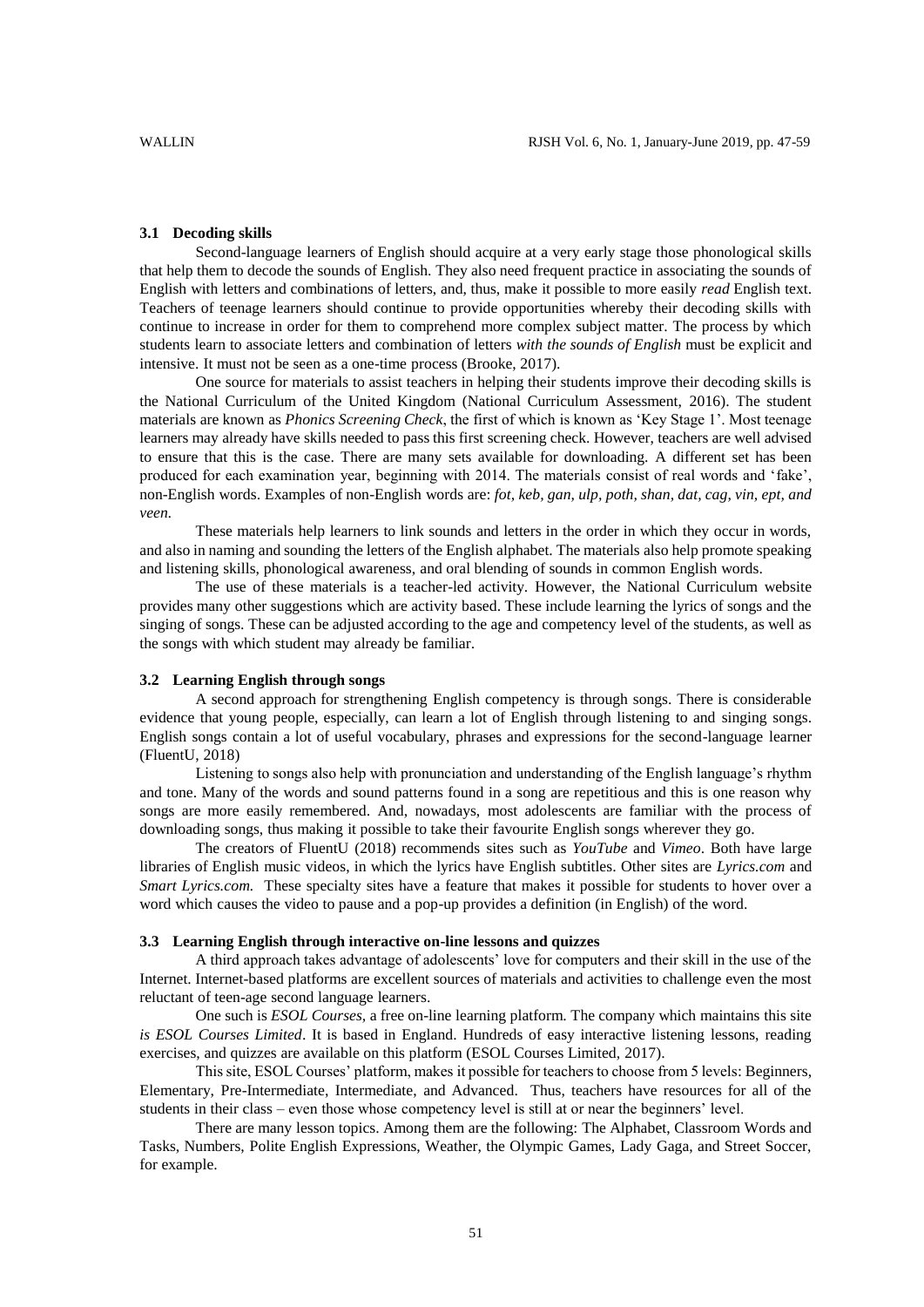Among the various types of lessons are the following: Listening, Vocabulary, and Grammar; Speaking and Listening; Culture and People; Multiple Choice Quizzes; and Listening Comprehension practice.

### **3.4 Extensive reading**

The fourth approach is that of Extensive Reading (ER). It is important to encourage and support adolescent learners in an extensive reading programme (ER), sometimes referred to free voluntary reading (FVR). The word 'free' is interpreted to mean students may choose what they want to read. And, 'voluntary' means that students are not compelled to read the materials. Both of these terms are important when including ER or FVR in second-language programmes for adolescent learners.

It is generally agreed that an extensive reading programme should be available both in class time as well as in free time. Maley (2008) pointed out that most second language learners will never 'meet the new language' enough times in typical classrooms in a typical academic year to actually begin learning the new language. Simply, there are not enough in-class hours. Every school day, second-language adolescent learners are also engaged in learning mathematics, science, and many other required subjects.

Maley cited evidence that by providing additional exposure to English through a carefully managed ER programme, adolescents will acquire, *mostly subconsciously*, knowledge about word groupings, spelling, new vocabulary, and punctuation necessary for both speaking and writing English.

Depending on the range of books titles available to students, ER can also expand general knowledge about interesting places in countries different from that of the readers themselves. According to Maley (2008), most teenagers possess a rather limited knowledge of the world. They have no time! Extensive reading can lead to new knowledge and understanding of places beyond the students' experience (Afflerbach, Pearson, & Paris, 2008).

ER can also improve 'self-esteem'. This is important for adolescents. Maley suggests that by reading a foreign language book, such as an English (easy) novel *for the first time*, can be a motivating factor to read a second English language book. There is little doubt that many teenagers will feel a sense of pride in such an accomplishment. And, their parents will be pleased, too.

Additionally, ER can develop and encourage learner autonomy – something many adolescents value. Maley (2009) pointed out that reading, by its very nature, is a private and is very much an individual activity. He states "It can be done anywhere, at any time of day. Readers can start and stop at will, and read at the speed with which they are comfortable. They can visualize and interpret what they read in their own way".

Teachers who wish to begin an ER programme for their English second-language students should first consider the following advice provided by Krashen (2009) some years ago.

- Arrange a time for reading every day; not just once a week; provide more time rather than less time
- Make sure plenty of books are available; and, downloadable websites are accessible to students
- Comic books are okay; magazines are okay; graded readers are okay
- Impose minimum censorship on what is read
- It is okay for students to read 'easy books' even below their actual reading level
- $\bullet$  It is okay for students to read 'hard' books' often above their reading level
- Students don't have to finish every book they start to read (getting bored with a story is normal)
- Supplement a free reading programme with activities that serve to make reading more comprehensible and interesting, such as the teacher (or the more advanced students) reading aloud interesting stories in class, or reading aloud specific paragraphs that are particularly exciting, or that exemplify unusual word constructions
- Include story writing among the various projects students are asked to complete

However, there are some don'ts. Krishan (as cited in Maley, 2008) urged teachers to

- avoid using rewards for reading, because, they argue, reading is pleasureful and rewarding in and of itself;
- don't test students on what is read;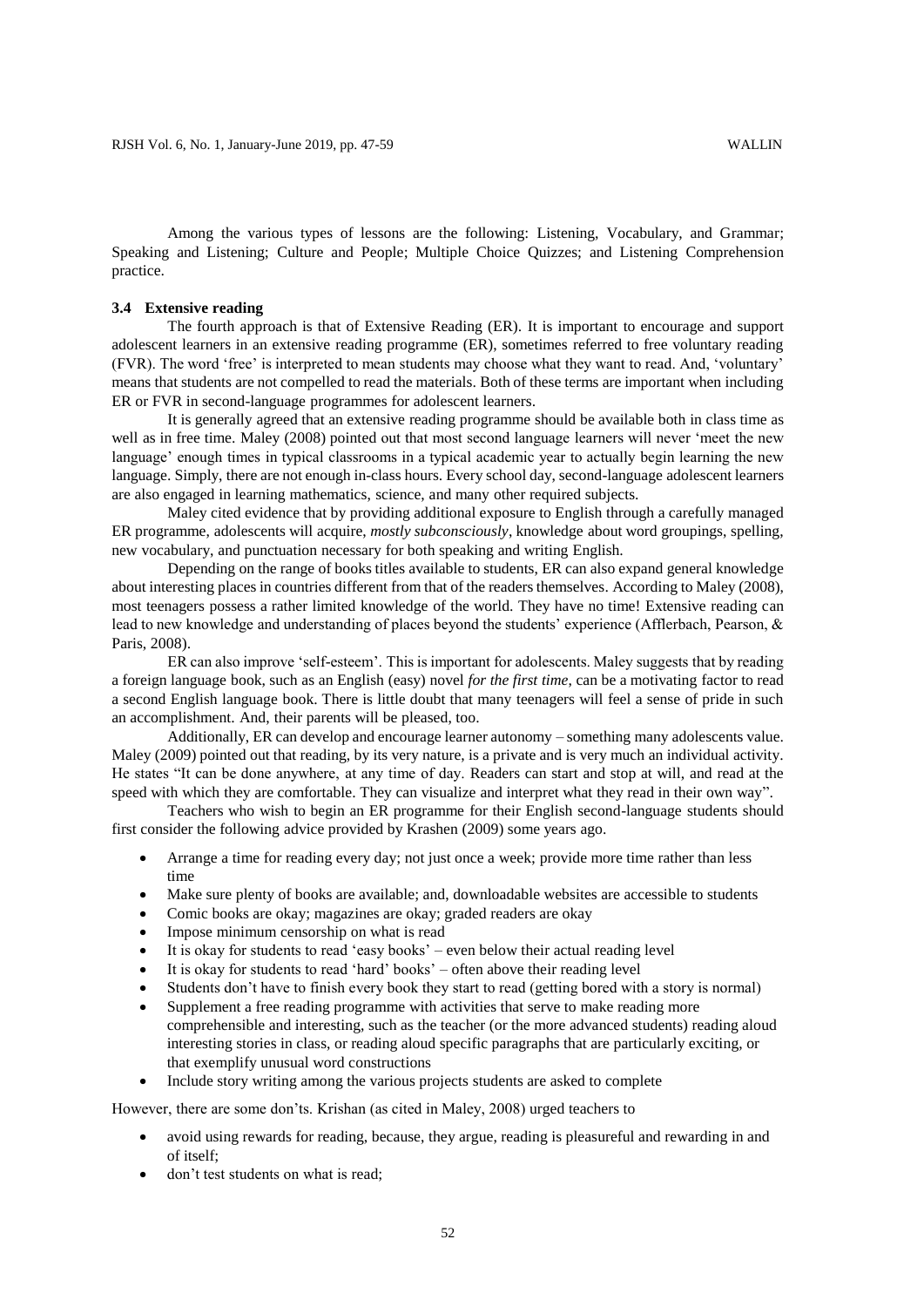- do not require book reports; and, use zero or minimum accountability
- consider allowing eating and drinking while reading (if this is permitted by school authorities).

The injunction for teachers is to make reading an enjoyable experience, a distinctive departure from learning computational skills in mathematics, for example.

Finally, the link between extensive reading and improved English writing skills is neatly summarised by the famous writer, William Faulkner: "Read, read, read. Read everything trash, classics, good and bad, and see how they (the writers) do it. Just like a carpenter who works as an apprentice and studies the master. Read! You'll absorb it. Then write. If it is good, you'll find out. If it's not, throw it out the window" (Babauta, 2017).

Another quote which describes how another writer, Nicholas Sparks, has learned from his reading experiences:

"You must read, and read a lot. Did I say A LOT? I read over a hundred books a year and have done so since I was fifteen years old, and every book I've read has taught me something. I've learned that some authors are incredible at building suspense (see *The Firm* by John Grisham), I've read others that scare the jeepers out of me (see *The Shining* by Stephen King). Some authors can weave an incredible number of story lines into a single, coherent novel, with all parts coming together at the end that makes it impossible to stop turning the pages (see *The Sum of all Fears* by Tom Clancy), while other authors make me laugh out loud (see *Bloodsucking Fiends* by Christopher Moore). By reading a lot of novels in a variety of genres, and asking questions, it's possible to learn how things are done—the mechanics of writing, so to speak—and which genres and authors excel in various areas." (Babauta, 2017).

Both quotes reinforce the fact that there is a strong link between reading and writing. During the preschool and primary school years, children learn how written language can be used for purposes such as telling stories, and recording facts, how print is arranged on a page, and how letters and sounds combine to form words (Moore et al., 1999).

Thus, it is important that this experience be continued when children reach the adolescent stage. Adolescents, who are in the process of increasing their proficiency in English as a second language, need to continue exposure to more advanced reading experiences. This can be accomplished by using graded readers with vocabulary sentence constructions which are in line with their present level of proficiency.

For readers of this article who not familiar with 'graded readers' the Appendix, which can be found at the conclusion of this review article, provides a detailed explanation of this important resource for teachers of English as a second language. Included in the Appendix is a list of major publishers and suggested titles.

Teachers of mathematics, science, and social studies, will be interested to know that recent research has shown that students who enjoy reading for pleasure will also out-perform non-readers on content-specific achievement tests. A recent study, carried out with Grade XII Science students at a bilingual high school in Thailand, has provided data which revealed that FVR (free voluntary readers) students out-performed nonreaders on the 2014 PISA (Programme of International Student Assessment) science test (Gumsa, 2016).

Gumsa observed that many students and teachers tend to be skeptical that something so pleasureful as reading stories could help students' performance on science achievement tests. Her research revealed that readers in her Grade XII (final year) class obtained higher science test scores than her non-readers after an 8 week experimental period.

The next section of this paper describes a sixth approach. It outlines a method by which secondlanguage adolescent learners can gain a variety of vicarious experiences and at the same time become more confident as listeners and as writers of English.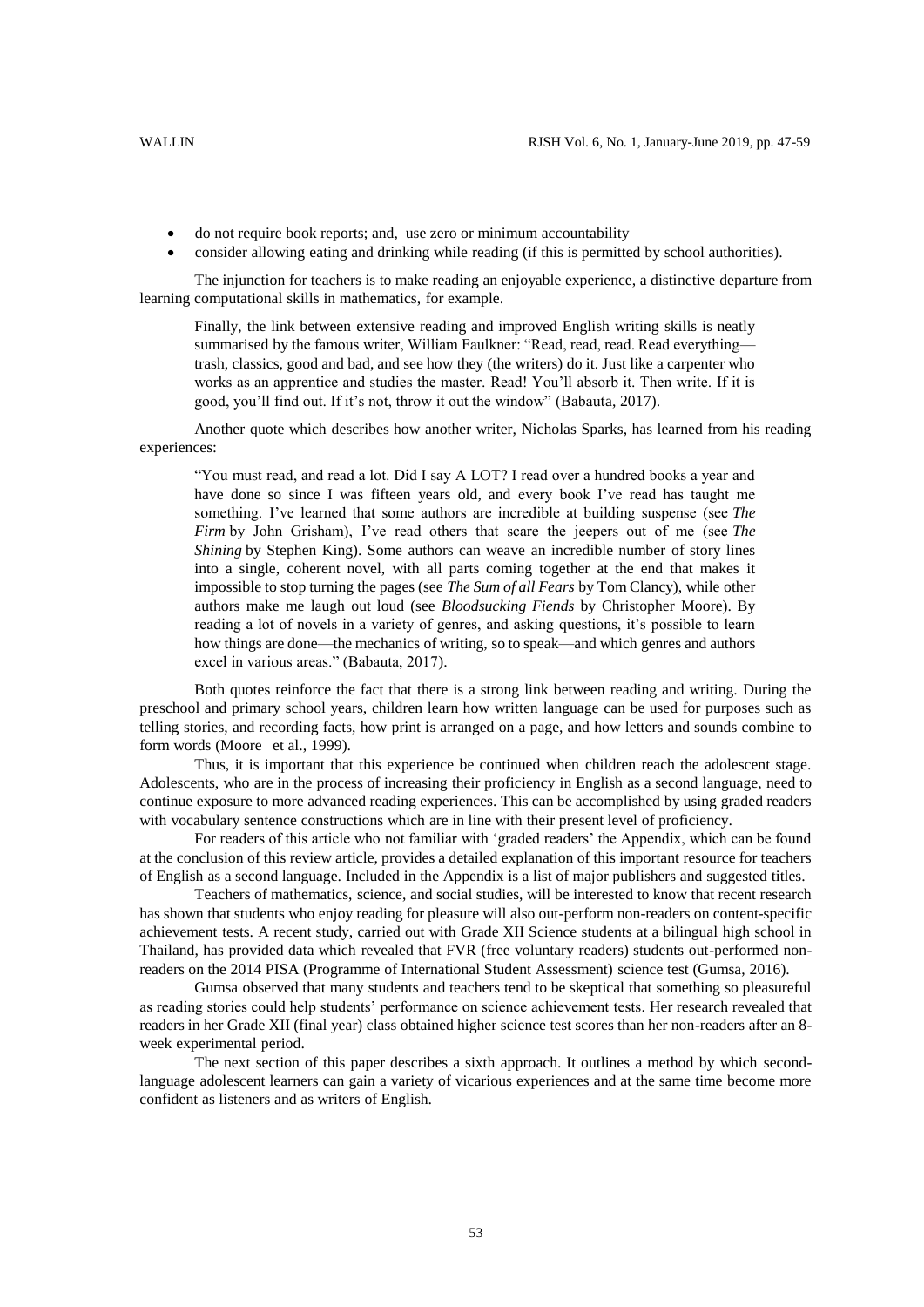### **3.5 Dictation**

Dictation, the fifth approach, is a technique for improving *aural* (or listening) comprehension. However, it has other benefits, too. Typically teachers would choose several paragraphs from a 'graded' reader at a level of difficulty appropriate to a majority of their students' present level of competency in English, and which will hold their attention. This should take place, if possible, at least once every week to provide students with practice in writing what they hear (Rahimi, 2008).

Although the one giving the dictation would be the teacher, it could also be a student who has already developed sufficient skills in reading English aloud such that classmates can understand, and who would not be embarrassed to read to classmates. This technique gives second language learners practice also in the use of punctuation and capitalisation, as well as in using contextual clues to determine which word is the correct one (know/no; too/to; four/for; write/right, for example).

Rather than using a pen and paper, some students, particularly those with strong keyboarding skills, should be encouraged to record the dictation *using their computer notebook or tablet*. This, in itself, can be a motivator for certain adolescent learners. [The author of this review article has had considerable positive experiences with the use of this approach.]

#### **3.6 Structured oral presentations**

In order to provide student-centred activities, teachers should create a 'final project' in which teachers ask students to make an oral presentation using the 'foreign' language, in this case, English. Oral presentations are a major departure from their daily routines and inevitably creates considerable apprehension among students for obvious reasons.

As Wilson and Brooks (2014) point out, this 'final project' is very time consuming because it involves only one student at a time. And, thus takes away from the all-too-limited time available for second language learning. The number of hours in the weekly time-table for learning a second language is always limited, never enough!

Most teachers are aware of the importance of providing students with practice in interacting with others using the new language. However, the typical (final) oral presentation experience does not provide students with an adequate number of opportunities in which they can use the new language in an authentic context' (King, 2013). As King points out, large class sizes and a mandated curriculum tend to focus more on grammatical accuracy than on communicative competence, thus making practice interacting in English virtually impossible.

A second criticism of individual oral presentations in what many students would describe as a 'foreign language' is for most teenage-students an awkward and uncomfortable experience. Most 'hate' standing in front of their peers, presenting a report or describing an experience in their own language – even more so in a foreign language (Wilson & Brooks, 2014)

What about the students who are not presenting? They become passive members of the audience, and become bored. They are bored not just because the topics being presented may be uninteresting to them, but also because they have difficulty understanding the 'broken' and the halting language of the embarrassed presenter (King, 2013).

The challenge, especially for teachers of adolescents studying a second language, is to devise strategies that can overcome some of these disadvantages. In their article, *Teaching Presentation: Improving Oral Output with More Structure*, Wilson and Brooks (2014) describe a different genre of oral presentations, namely, the 'poster' presentation. They argue that poster presentations can benefit both the students as well as their teachers.

A poster presentation, which is the sixth approach, starts with the learners working individually, or in pairs, or in groups of three, on a topic of interest to them, and one which has received their teacher's approval. This latter point is important. It assures that the students' proposed topic is, in fact, researchable. Also, the topic should have some educational value, that is, the topic should not be a frivolous one.

The term 'working' refers to several key tasks. Undertaking Internet research to gather relevant facts which could be of interest to their classmates (or a wider audience) is the first of the key tasks. And, second key task is to determine which of them would lend themselves more easily to bullet-type key phrases. The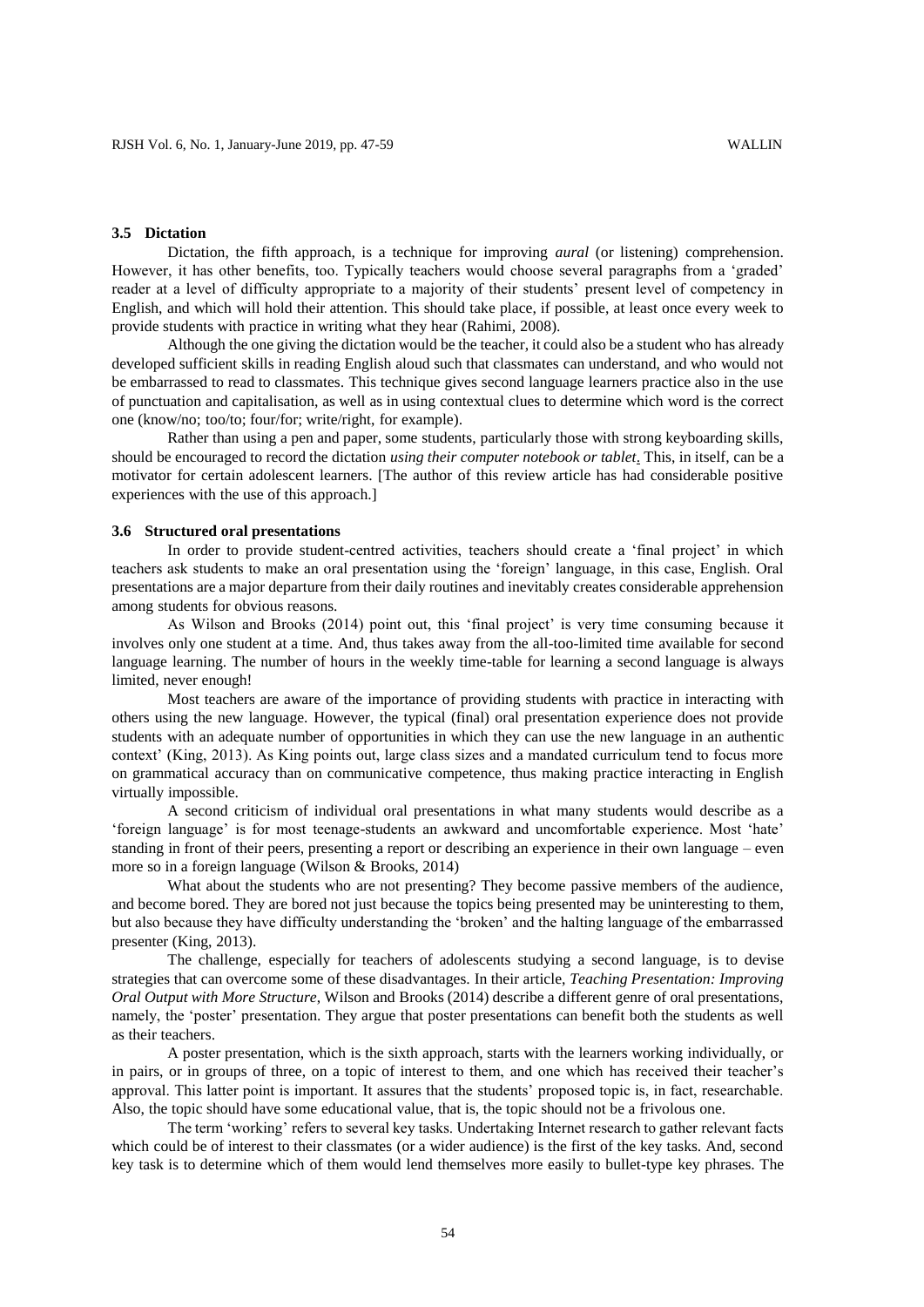third task is perhaps even more difficult, that of drafting the phrases with the use of a word processor and spellcheck, to ensure that the bullet-type phrases are grammatically correct and no misspellings.

These key tasks will require some experience in using the Internet (for academic research purposes), as well as basic reading comprehension levels in order to determine what are some key concepts and phrases. Hopefully, in the case of group work, one or more members in each group will have had similar experiences in earlier second-language projects (Moore et al., 1999).

Visuals, too, are important. There are many learning styles: some students possess a learning preference for visuals, for example. The English idiom 'A picture is worth a thousand words' suggests that a single image can communicate meaning or essence more effectively than a written or verbal description. Thus, the selection of appropriate images or visuals becomes an important element in the design of academic posters, as well as the actual physical task of designing and constructing the poster itself.

It is here where those students who are perhaps less confidant in researching and writing English can excel. They, too, will have a 'greater stake in the presentation'. And, in addition, poster making can improve group dynamics. Even the students who were known as weaker students in terms of their English skills are now able to make an important contribution to the presentation (Wilson & Brooks, 2014, p. 515).

There are many possible scenarios for the actual presentations. Which presentation scenarios are the most suitable depends on the size of the class, the facilities that are available, and timetable flexibility.

One possible scenario is to schedule the presentations on a particular day, in the classroom or in a larger space, where half of the class stand by their posters taking turns explaining and answering questions to the other half of the class, as they move about from one poster to another poster. Then, after a short recess, during which students enjoy some snacks and drinks, the other half of the class presents their posters to the first half.

Another scenario, as described by Wilson and Brookes (2014), is to invite other second language teachers and their classes to come to a 'showing'.

Poster presentations, when properly managed, can provide students with a level of autonomy in the performance of a variety of second language learning experiences, in a relatively short time-frame. Students will feel comfortable about making short presentations to their peers, in such a project, and, in turn the experience will strengthen their level of confidence in using the new language.

There is yet another benefit. Poster presentations provide little or no time for students to feel bored because the presentations require active participation on the part of all students. And *all members* of a class can benefit from both giving and listening to oral (and visual) presentations. Not the least of the many benefits, poster presentations also help cater to different learning styles (Wilson & Brookes, 2014).

#### **3.7 Topic-based curriculum - Classrooms without textbooks**

In reviewing the six previously described approaches presented in this research report, readers may notice that there has been no mention of standard-type textbooks. The emphasis has been on activities that call for 'learning by doing', rather than those that are primarily teacher-led. This reflects evidence that 'students learn best when the curriculum (and classroom materials) [are] socially relevant and when students are given opportunities to examine their (own) world . . . ' (Hayes & Zacarian, 2010).

Textbooks which were designed for second language learners in the United Kingdom or for Chinese exchange students studying in Canada, for example, may not be the most suitable for second language learners in Asian countries. Those textbooks are quite appropriate for those for whom they were designed, but not necessarily for students studying English as a second language in their own country. For example, the place names are not familiar. The faces in the photos don't look familiar. Their names are unusual. The activities being described are not ones in which the students have participated themselves. In other words, the materials in such textbooks are not only written in a 'foreign language', but the stories appear to be meant for students elsewhere.

A topic-based syllabus, the seventh approach, includes reading materials and topics relevant to the students' own culture, and photos that show the ethnic mix in their home country, for example. Teachers in Thailand are fortunate to be have two English daily newspapers, the *Bangkok Post* and *The Nation.* Both of these dailies are of international quality and provide relevant and timely stories and photos on a wide range of topics. Using a topic-based syllabus as a framework can provide a greater stimulus for language learning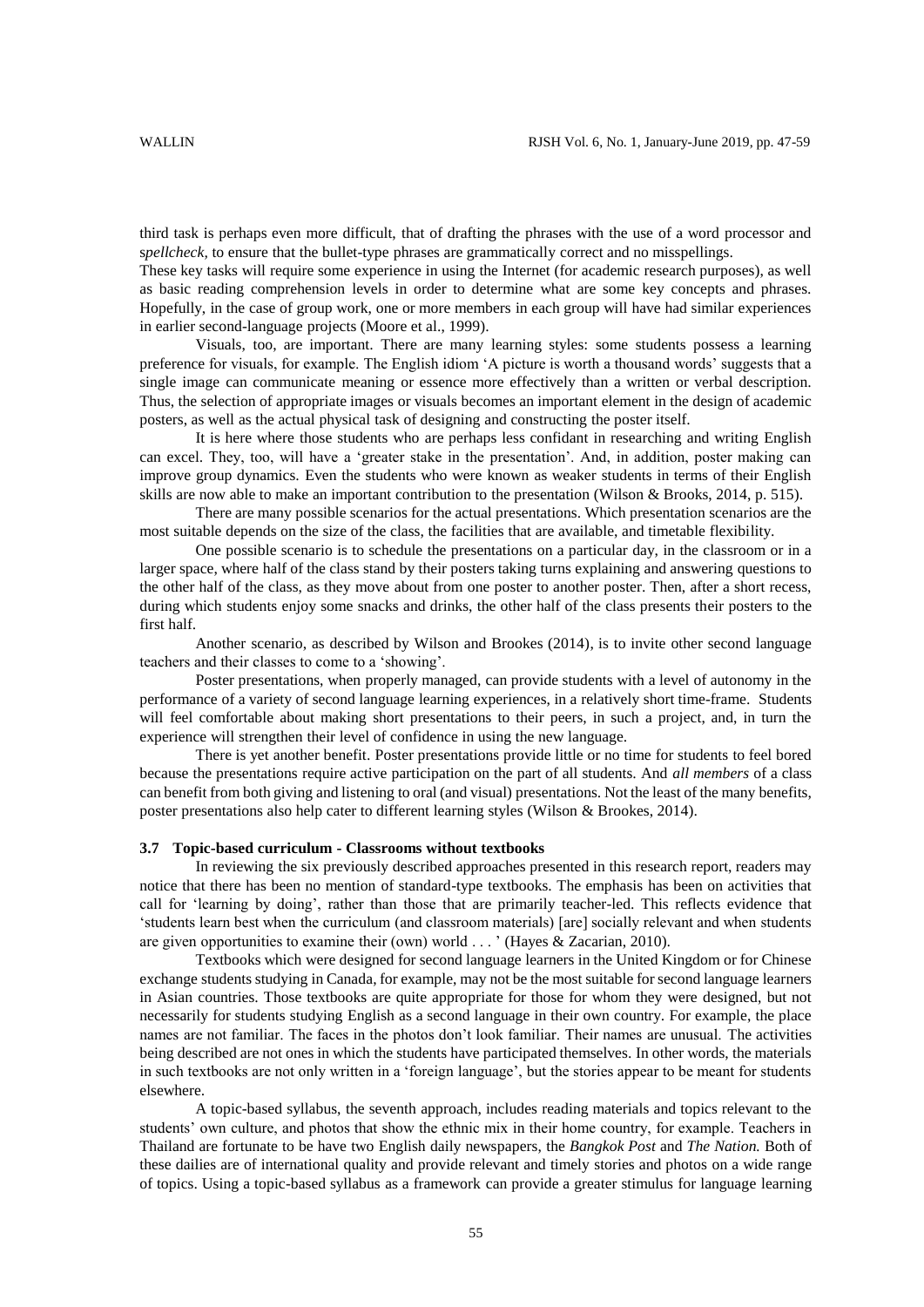for adolescent learners because the context can be familiar and thus more relevant to the learners (British Council, 2011).

By starting with a topic of interest and then discussing or explaining an issue or an opinion, students will find out what they already know, what they do not know, and what they can become interested in knowing. These, in turn, can provide further objectives, whether they are grammatical, lexical or pronunciation-based, and on which the teacher (and the students) can build the various sections of the course.

Teachers who have the background and experience will know that the key to developing a successful topic-based course will require first a discussion with students as to their interests and motivations. For example, inviting the students to express their likes and dislikes (food, fashion, movies, sports, TV programmes, music), and, what's going on in the nation. Another popular theme for adolescents might centre on what are their future hopes and dreams.

Students with greater fluency, and experience in the use of English, should be encouraged to help classmates who are less competent, by translating their likes and dislikes in such a discussion session.

The most successful topics will be those for which there are varying and differing opinions. The list produced from these early discussions can give teachers clues as to which course books or types of articles from English language daily newspapers may prove to be helpful print sources for use in future lessons.

Although it will not be possible to take into account all the interests expressed by students, the British Council (2011) English language teaching experts recommend that teachers plan to select three or four to be covered within a specific time-frame. Then, together with the students, discuss what might be their learning objectives.

For teenage learners of English as a second language, these may include:

- to learn specialised vocabulary to better understand relevant print material and to pronounce new words both singly and in a phrase or sentence
- to keep a personal diary of new words and phrases, including translations using their first language
- to gain experience in identifying key ideas from Internet-based articles and reports found in local English language newspapers and magazines
- to practice preparing short summaries and/or reports using bullet points

Remedial grammar and error correction are two topics that should be discussed with secondlanguage learners. Some students might prefer to be corrected 'on the spot'; others may prefer a less public method. Adolescent learners are perhaps more sensitive than younger-age learners in how they prefer to be corrected.

Teachers should keep a list somewhere visible to the whole class, of the more common errors which students make and from time to time review these. A few examples include upper case letters for proper nouns; the importance of commas when using words such as 'too'; and, the correct use of italics. Again, the exercises found in language learning text books can be an excellent source for the busy teacher.

Teachers are encouraged to use a wide variety of sources and resources. To illustrate, the British Council (2011) provided a list in the case where students have agreed that one of their interests is 'cinema'.

As a starting point it is suggested that teachers find out which films they really enjoy and why. Then follow up using the Internet and local English language newspapers to research films currently showing in cinemas and observe the language used by the advertisers in describing those films.

For an extended focus, *YouTube*, for example, can be used to watch some of the earlier awardwinning films that are examples of the various popular genres which were identified by class members.

This instructional technique can introduce students to distinguishing the different accents of English speakers, and develop an increasing awareness of differences in culture, fashion, and architecture in the various historical periods portrayed in the films.

To conclude, Jennifer Goodman of the British Council, acknowledges that teaching without a course book can create extra work, but, it can 'keep your classes fresh and interesting for your students . . . definitely give it a try from time to time' (British Council, 2011).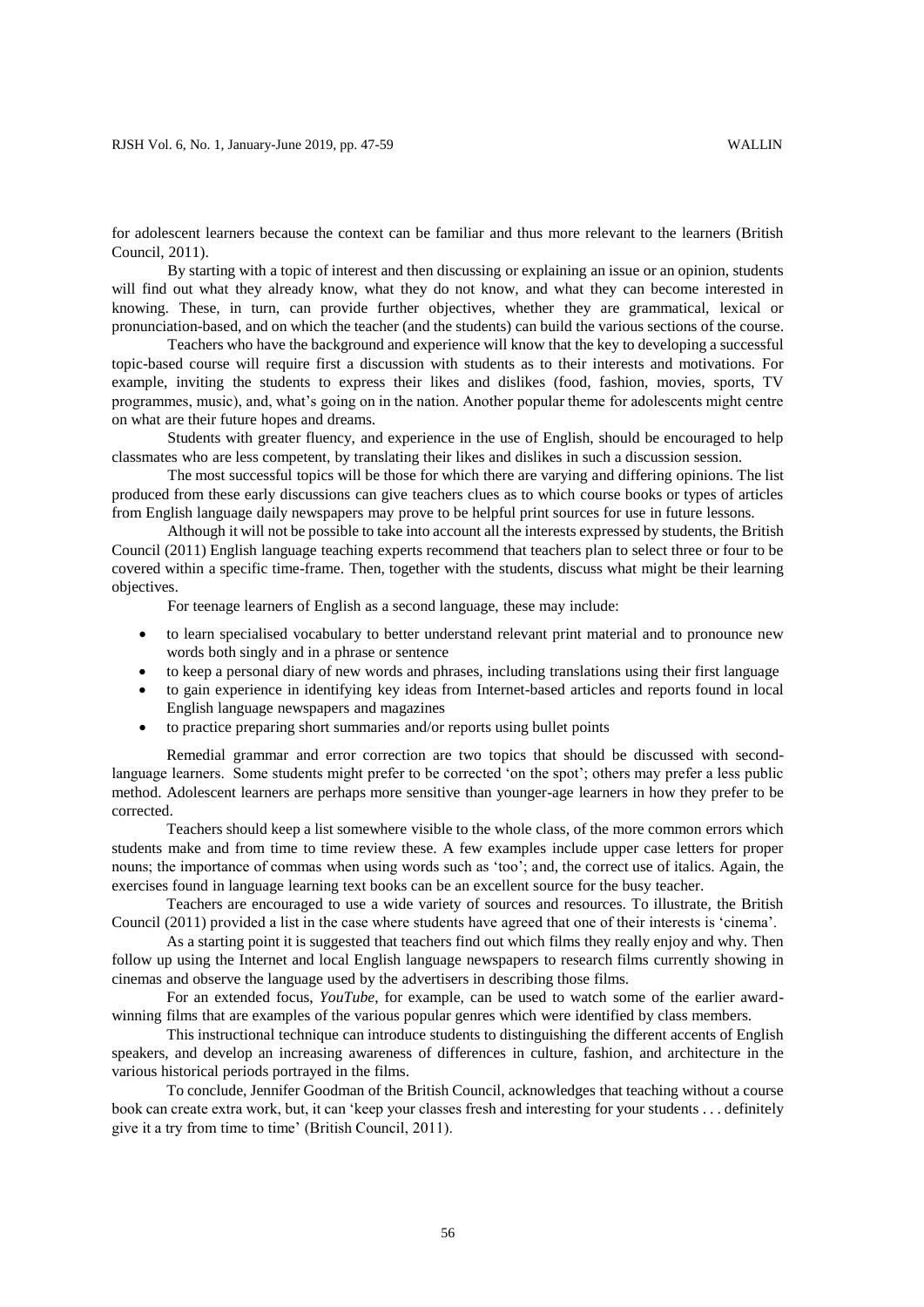### **4. Concluding Remarks**

This review article has attempted to bring together a variety of pathways, or approaches, to aid teachers in their on-going challenge of ensuring greater success for adolescent second-language learners of English – approaches that have been recommended by internationally reputed experts in second language learning, major publishers of support materials, and on-line resource providers – all of whom are committed to assist teachers of English as a second language.

Adolescents are a unique to group of second language learners. Many of which are reluctant learners of a second language for a variety of reasons discussed in this review article.

This author believes it is important for second-language teachers of English to make use of the many resources that are available on line – resources that can be adapted to the needs and interests of computer literate Thai adolescent learners. This paper has described ideas for teachers of English as a second language as to how best to help adolescents become *engaged learners*. The term 'engaged learners' refers to students who have been motivated to increase their attention and focus on second language learning through meaningful student-centred activities.

Heads of departments of content subjects have a role, too. Second language learning needs the support of all teachers – mathematics, science, art, music, and social studies. Professional teachers should support the learning of languages, both first and second. It needs the support not just teachers of languages!

Finally, the best schools are never content with the *status-quo*. The best schools, in the view of this author, are always searching for ways to improve the success rate of their students. This is especially important for adolescent students studying English as a second language. Acquiring competencies in English is more important these days than ever before.

High school graduates who have not acquired competencies in a second language, such as English, are certain to be among the more disadvantaged in this present era of internationalization. (Wiriyachitro, 2002)

#### **5. Appendix: Graded readers**

This Appendix is intended to provide detailed information about 'Graded Readers' for those who are not very familiar with this important resource for teachers and learners of English as a second language. Graded readers are books that have been created for second language learners. They are simplified versions of famous novels or original stories. The simplification is with respect to vocabulary and syntax levels in order to make the content more accessible to second-language learners at various levels of skill development.

Major publishers of English graded readers include Cambridge University Press, Macmillan, McGraw-Hill Asia, Oxford University Press, and Pearson English Readers, among others. (Extensive Reading Foundation, 2016). Publishers of graded readers specify the level of difficulty, such as Level 1, Level 2, and so on. Others specify 'Beginner', 'Elementary', 'Intermediate', 'Upper Intermediate', and 'Advanced', for example.

Graded readers are available in either British or American English. [Note: the Thai Ministry of Foreign Affairs, as well as ASEAN (Association of Southeast Asian Nations) use British English. Thus, it is recommended that teachers of English in Thailand should recommend graded readers which use British English, especially for students whose career aspirations might include working in the civil service. [Teachers in other countries who wish to use graded readers for their students should take into account which spelling system is the one which is used by their governments.]

Some publishers of graded readers are now including a CD-ROM. Learners can then hear the story being narrated by professional speakers of English. Also, several publishers have begun to make available some graded readers *on line*, for example, Penguin. See http://www.librarything.com/series/ Penguin+Readers/.

What follows are a sample of titles from one publisher, Pearson English Readers. This selection serves to illustrate the vast range of well-known English stories which have been developed for readers at various levels of English proficiency. The content of the graded readers in the following list are marketed as being suitable for adolescents.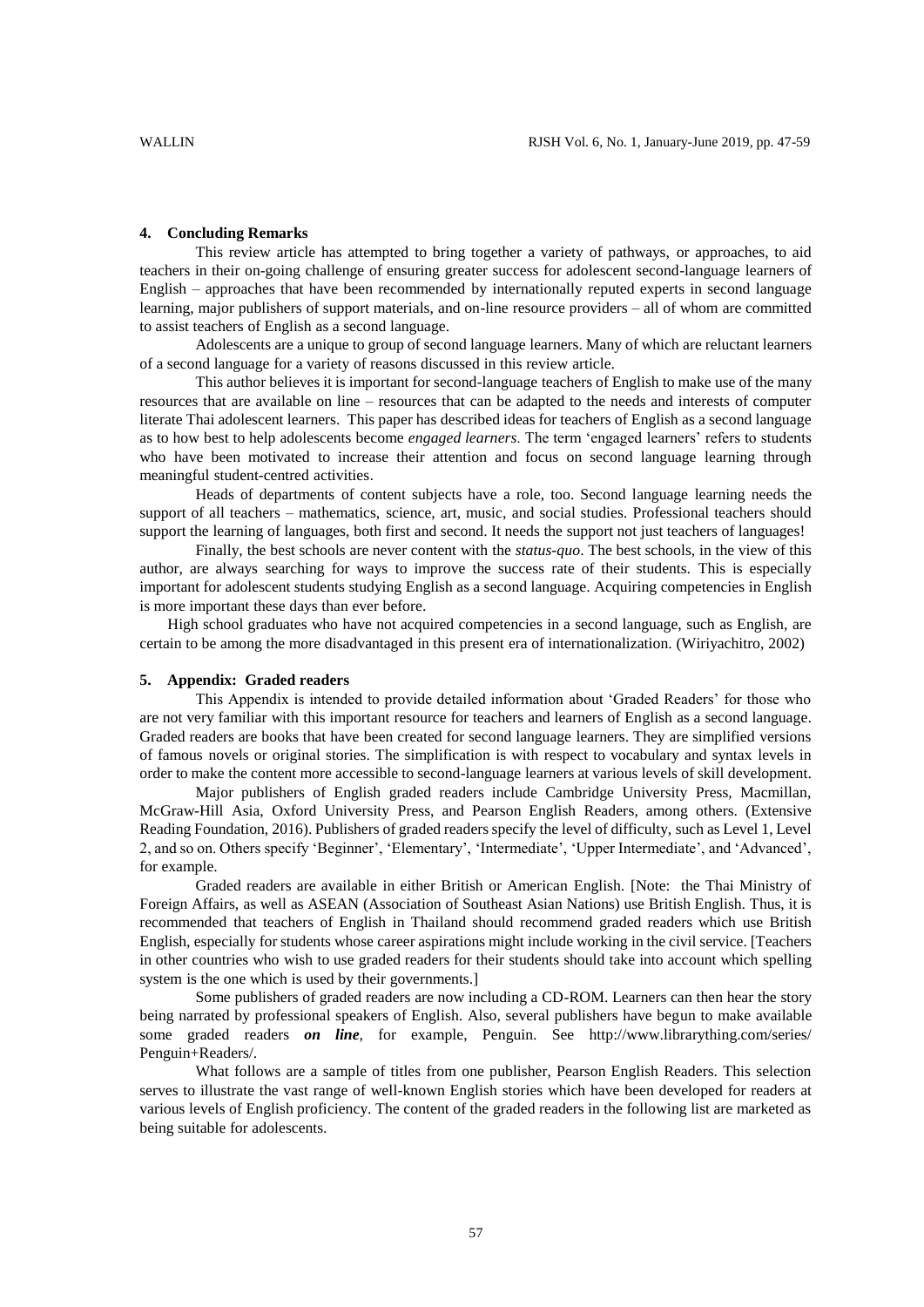- Level 1: A Christmas Carol, Missing Coins, and 20,000 Leagues under the Sea
- Level 2: King Arthur and the Knights of the Round Table, The Railway Children, Three Short Stories of Sherlock Holmes
- Level 3: Dr. Jekyll and Mr. Hyde
- Level 4: Diary of a Young Girl
- Level 5: Round the World in Eighty Days
- Level 6: Great Expectations and Journey to the Centre of the Earth (Pearson Publishing, 2019)

Contemporary themes exist in abundance, too. There are literally thousands of such readers. Each are set in various countries around the world. Included here are some examples of Cambridge readers for Levels 1, 2 and 4 that are ideally suitable for teenagers:

- Level 1: Help! About a teen and an unusual computer that has surprising skills. Inspector Logan: A story about a missing woman and a dead body, and Inspector Jenny Logan and her new job in Scotland.
- Level 2: Within High Walls. Nancy is a security guard at a refugee detention centre. She falls in love with one of the detainees and her world changes completely.
- Level 4: Berlin Express. A 20-year old Japanese student when he travels on holiday to Berlin meets a sinister looking man who later turns out to be an assassin who has been hired to kill an international VIP person.

It is clear that adolescents *can* advance their language proficiency levels through extensive reading. However the stories must be at a competency level which does not require a dictionary, and which can captivate the reader's interest. (Shanahan & Shanahan, 2008).

## **6. Acknowledgement**

The author is deeply grateful to Apiramon Ourairat, Ed. D., Chief Executive Officer, (Satit) Bilingual School of Rangsit University (SBS) and The International Bilingual School, located in Chiang Mai, Thailand, and to Edward Robinson, M.A., M.M. consultant to both schools.

The generous support the CEO of SBS, Dr. Apiramon Ourairat, made it possible for the author to undertake the research work upon which this review article is based. Providing "world-class second-language programmes for all" is high on the list of challenges faced by her leadership team. This mirrors the vision of Rangsit University's president, Dr. Arthit Ourairat, who, in establishing the Suryadhep Teachers College (formerly the Faculty of Education) of Rangsit University, and its Master's Degree in Bilingual Education, stated "every child should have the opportunity to learn a second language."

# **7. References**

- Afflerbach, P., Pearson, P., & Paris, S. (2008). Clarifying differences between reading skills and reading strategies. *The Reading Teacher, 61*(5), 364-373.
- Babauta, L. (2017). *How to use reading to become a better writer*. Retrieved December 24, 2017, from https://lifehacker.com/become-a-better-writer-by-learning-to-be-a-skilled-read-81201
- Brandon, H. (2018). *Teaching ESL for Teens? 4 ways to Ensure that your lessons Don't Fall Flat*. Retrieved from https://www.fluentu.com/blog/educator-english/esl-for-teens/
- British Council. (2011). *Teaching without a coursebook*. Retrieved from https://www.teachingenglish.org.uk/article/teaching-without-a-coursebook
- Brooke, E. (2017). *Understanding the unique instructional needs of English language learners.* Retrieved from https://www.lexialearning.com/sites/.../Whitepaper\_ELL\_Pedagogy\_Best\_Practices.pd
- ESOL Courses Limited. (2017). *Free on-line courses.* Retrieved from https://www.esolcourses.com/topics/learn-english-with-songs.html
- Extensive Reading Foundation (2016). *Graded reader level scale: chart for teen and adult series*. Retrieved from http://www.robwaring.org/er/scale/ERF\_levels.htm